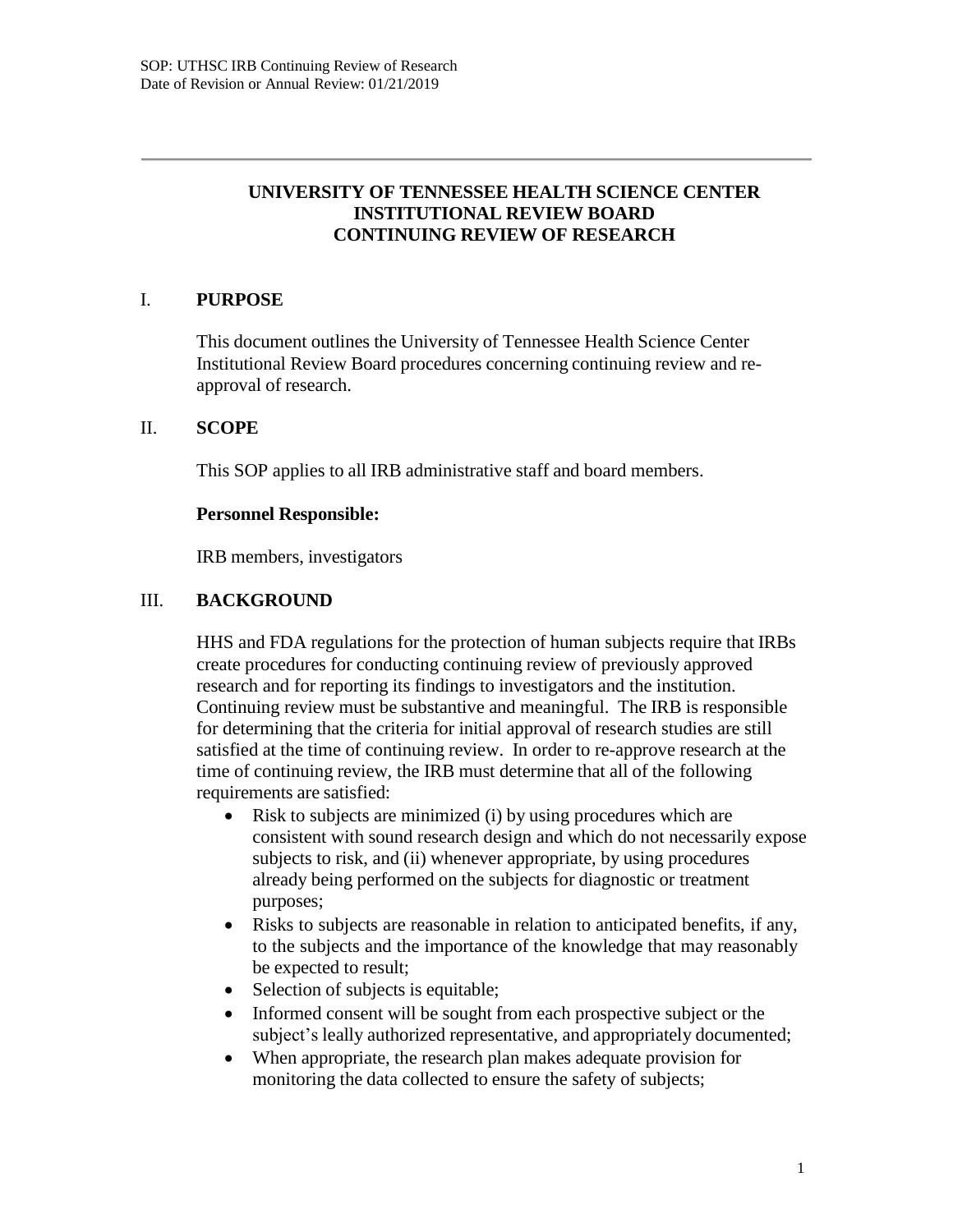- When appropriate, there are adequate provisions to protect the privacy of subjects and to maintain the confidentiality of data;
- Appropriate safeguards are included to protect subjects likely to be vulnerable to coercion or undue influence; and
- When the research involves pregnant women, fetuses, neonates, prisoners, or children, the research satisfies the additional requirements for IRB approval

In particular, the IRB must determine whether any new information has emerged that would alter the acceptability of the risk-benefit ratio for the study, change the procedures necessary to protect the welfare of subjects, or necessitate revision of the informed consent disclosure. Reports regarding any unanticipated problems occurring since the last approval for the study, including adverse events, are pertinent to these assessments. When conducting continuing review and evaluating whether research continues to satisfy the criteria for IRB approval of research, IRBs must pay particular attention to the following four aspects of the research:

- Risk assessment and monitoring;
- Adequacy of the process for obtaining informed consent;
- Investigator and institutional issues; and
- Research progress.

Continuing review for research initially approved by the convened IRB must be conducted at defined intervals appropriate to the degree of risk as determined by the IRB, but no less than annually. Exceptions to the continuing review requirement, including studies initially eligible for expedited under the revised Common Rule, are outlined in item 1 below.

If approval of a continuing review application is not received from the IRB prior to the expiration date of a study, then all research activities must stop. Enrollment of new subjects may not occur. In addition, interventions or interactions involving previously accrued subjects must cease, unless the IRB determines that it is in the best interests of individual subjects to continue participation. A request to continue research interventions or interactions with previously accrued subjects after the expiration date must be submitted in writing to the IRB, and it must include a list of the affected subjects and an explanation of why it is in their best interests to continue participation in the research interventions or activities. The principal investigator is advised in writing if the latter request is approved.

# **In Accordance With:**

**For studies approved under the revised Common Rule:**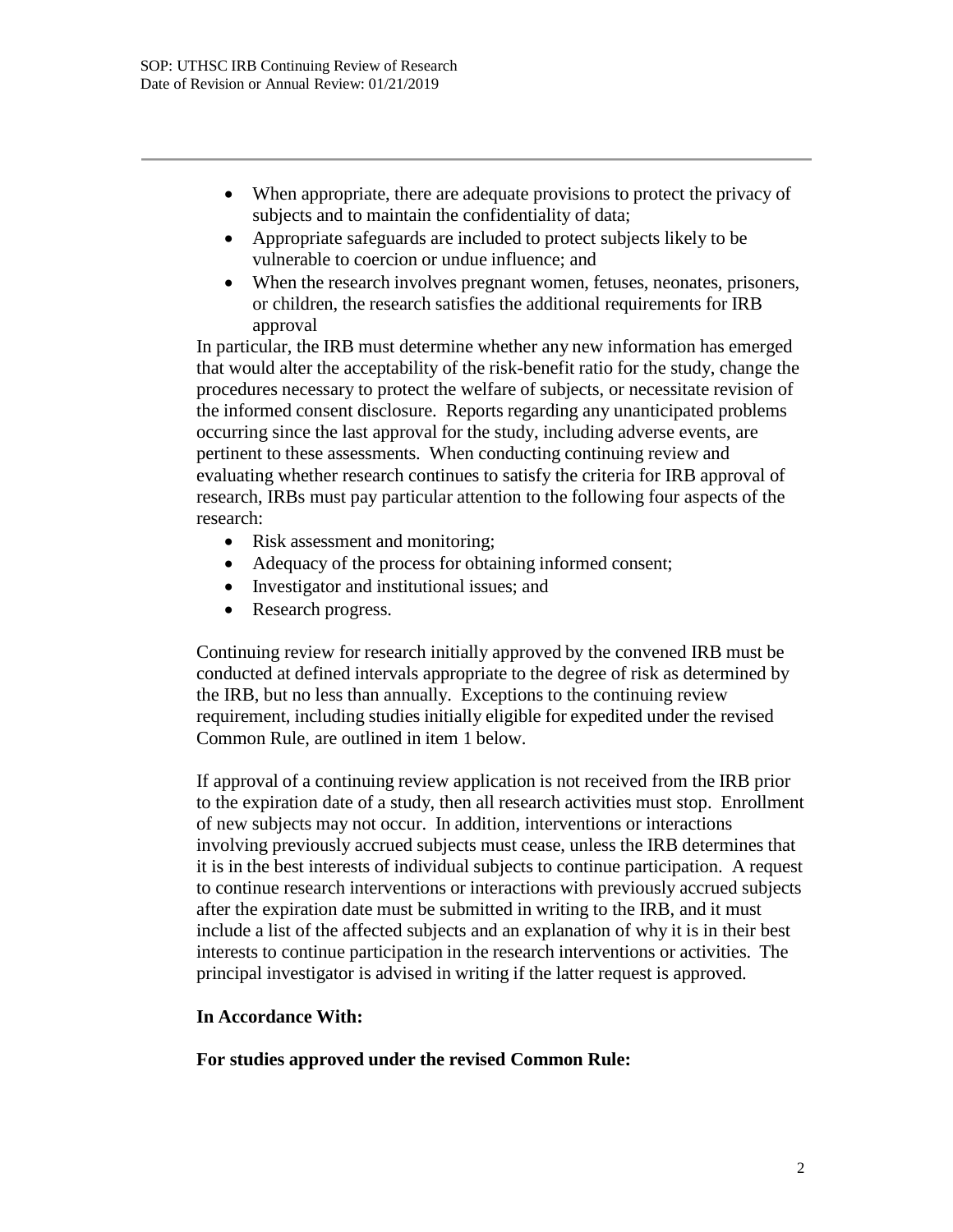45 CFR 46.104(d)(2)(iii), (d)(3)(i)(C), or (d)(7) and (8); 45 CFR 46.108(a)(3) and (4); 45 CFR 46.108(b); 45 CFR 46.109(e) and (f); 45 CFR 46.111; 45 CFR 46.115(a)(3); 45 CFR 46.204-207; 45 CFR 46.305; 45 CFR 46.404-409;

**For studies approved under the Pre-2018 Common Rule:** 45 CFR 46.103(b)(4)

**For FDA-regulated studies:** 21 CFR 56.108(a) and (b); 21 CFR 56.109(f)

OHRP Guidance on Written IRB Procedures, located at https:/[/www.hhs.gov/ohrp/regulations-and-policy/guidance/institutional](http://www.hhs.gov/ohrp/regulations-and-policy/guidance/institutional-)issues/institutional-review-board-written-procedures/index.html

OHRP Guidance on Continuing Review located at <http://www.hhs.gov/ohrp/policy/continuingreview2010.pdf>

FDA Guidance on Continuing Review After Study Approval located at <http://www.fda.gov/downloads/RegulatoryInformation/Guidances/UCM294558.p> df

*Compliance with this policy also requires compliance with state or local laws or regulations that provide additional protections for human subjects.*

# IV. **PROCEDURES**

- 1. The previous (pre-2018) Common Rule and the FDA-regulations (21 CFR 56.109(f)) state that the UTHSC IRB shall conduct continuing review of research approved by the convened IRB at intervals appropriate to the degree of risk, but not less than one calendar year. There is no provision for a lapse or grace period under federal regulations. However, under the revised Common Rule (45 CFR 46.109(f)(iii)), continuing review is not required for projects granted initial approval or approval pending provisos on or after 01/21/19 unless the IRB determines otherwise, in either of the following circumstances:
	- a. The initial research application was eligible for expedited review in accordance with 45 CFR 46.110; or
	- b. The initial research application was reviewed by the IRB in accordance with the limited IRB review requirements for exempt categories (2)(iii),  $(3)(i)(C)$ ,  $(7)$  or  $(8)$

Further, if a Full Board project granted initial approval or approval pending administrative provisos on or after 01/21/2019 has progressed to the point that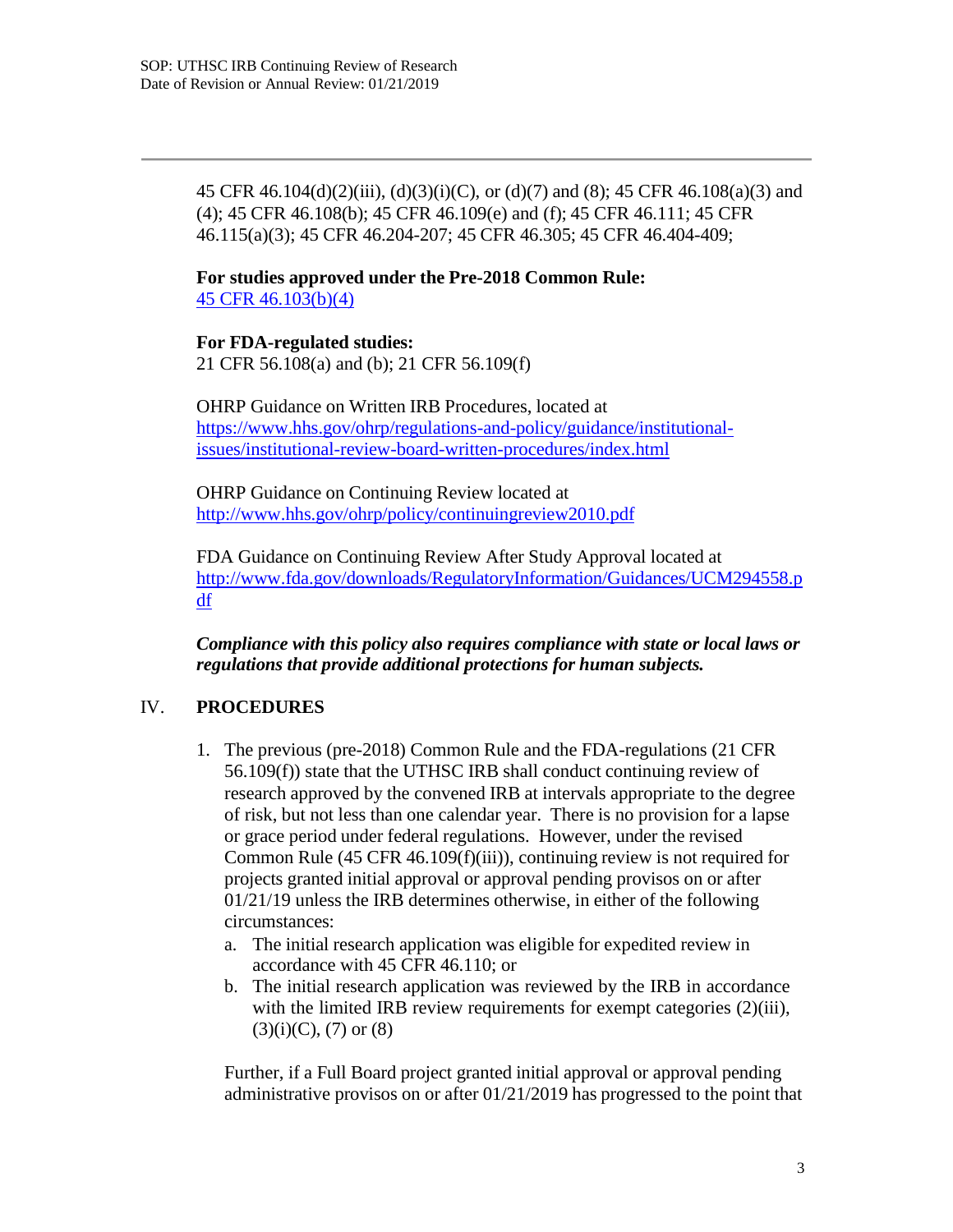it only involves one or both of the following, which are part of the IRBapproved study, then it will not require annual continuing review unless the IRB determines otherwise:

- a. Data analysis, including analysis of identifiable private information or identifiable biospecimens, or
- b. Accessing follow-up clinical data from procedures that subjects would undergo as part of clinical care.

For studies that meet the criteria above, the UTHSC IRB may determine that a study still requires a continuing review, for which the IRB will provide a rationale in the IRB records  $(45 \text{ CFR } 109(a)(3))$ . Items that may prompt a continuing review where it otherwise would not be required include but are not limited to : unanticipated problems, changes in the investigator's status with the university, problems consenting subjects, or any other changes since the previous review that would alter the risk-benefit ratio.

Studies that fall under the FDA IRB regulations (including both expedited and Full Board) will still be required to undergo a continuing review and approval until the study is closed with the IRB.

- 2. When continuing review is conducted annually for full board studies, the annual expiration date (anniversary date) by which continuing review must occur will be set in the following manner:
	- a. the *first* continuing review must occur no more than one year after the date of the convened meeting at which the initial IRB approval was granted (including approval pending satisfaction of administrative provisos);
	- b. if approval of a continuing review application (including approval pending satisfaction of administrative provisos) occurs *within* 30 days prior to the anniversary date on which the current approval expires, the IRB will retain that anniversary date as the expiration date for the subsequent one-year approval period;
	- c. if approval of a continuing review application (including approval pending satisfaction of administrative provisos) occurs *more than* 30 days prior to the anniversary date on which the current approval expires, then the subsequent continuing review must occur no more than one year after the date of the convened IRB meeting at which IRB approval of the continuation was granted (including approval pending satisfaction of administrative provisos); and
	- d. for studies that do not receive re-approval (including approval pending satisfaction of administrative provisos) until after the current expiration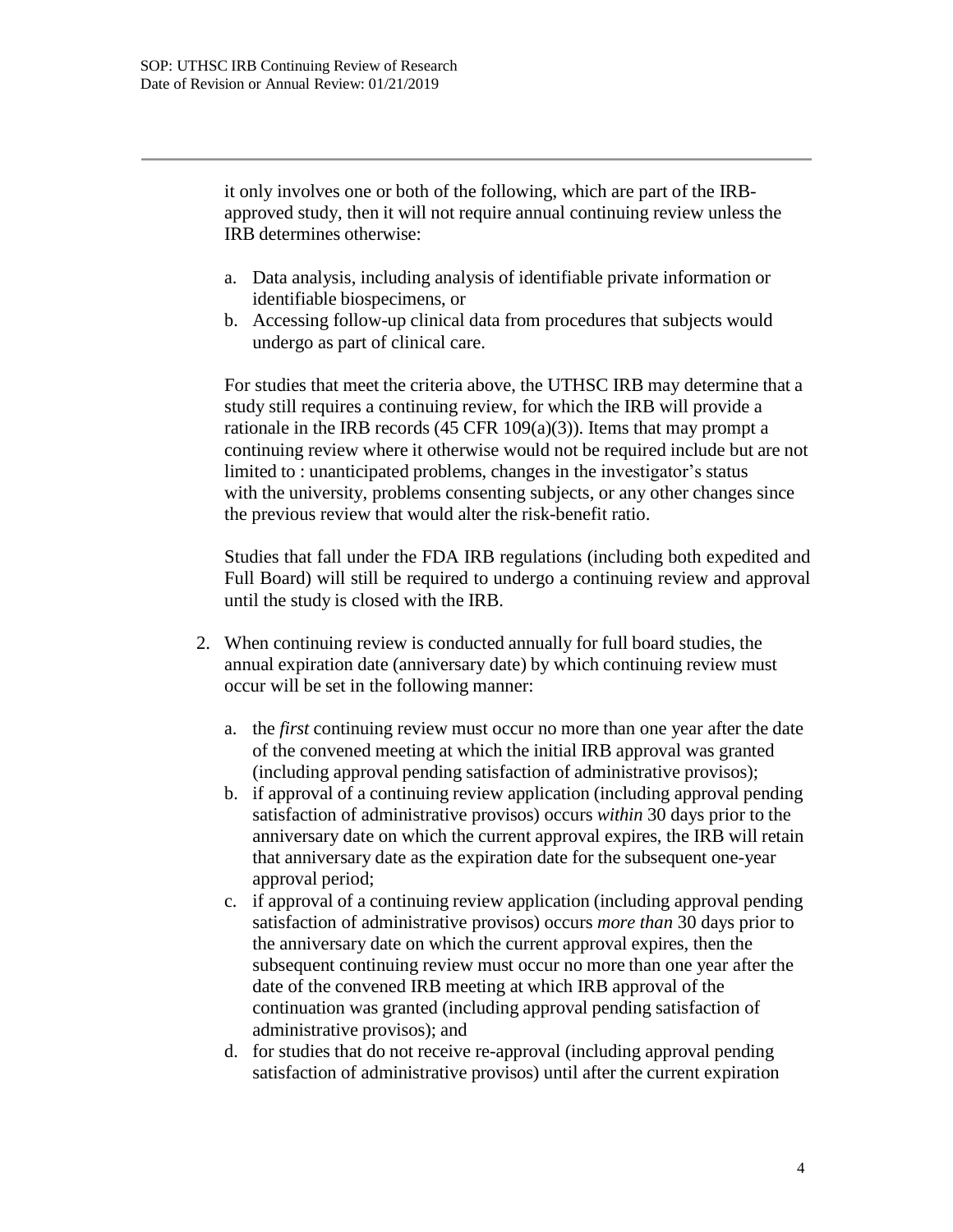date, the IRB will retain the prior anniversary date as the expiration date of the new one-year approval period.

However, the IRB retains the right to conduct continuing review more often than annually. (See paragraph #19.) In the event that the approval period is less than one year, the expiration date by which continuing review must occur will be set in the following manner:

- a. the *first* continuing review must occur by the end of the specified period of approval as determined from the date of the convened meeting at which the initial IRB approval was granted (including approval pending satisfaction of administrative provisos);
- b. if approval of a continuing review application (including approval pending satisfaction of administrative provisos) occurs *within* 30 days prior to the expiration date for the current approval period, the IRB will calculate the new expiration date for the new approval period from the current expiration date;
- c. if approval of a continuing review application (including approval pending satisfaction of administrative provisos) occurs *more than* 30 days prior to the date on which the current approval expires, the IRB will calculate the new expiration date for the new approval period from the date of the convened IRB meeting at which IRB approval of the continuation was granted (including approval pending satisfaction of administrative provisos); and
- d. for studies that do not receive re-approval (including approval pending satisfaction of administrative provisos) until after the current expiration date, the IRB will calculate the new expiration date for the new approval period from the current expiration date.

The expiration date of IRB approval will be documented in correspondence regarding the study.

- 3. To assist the investigators and research staff, the investigator will receive renewal notices 45-, 30-, 20-, 10-, and 5-days in advance of the expiration date of the study via IRBNet. However, it is the responsibility of the principal investigator to ensure that the continuing review of an ongoing research study or project is approved prior to the expiration date.
- 4. For all studies requiring a continuing review, investigators must submit the request for continuing review utilizing UTHSC IRB Continuing Review Submission Form (Form D) via IRBNet with the appropriate signatures and with all the appropriate attachments outlined in the Checklist for Submission located under the Library Tab, such as results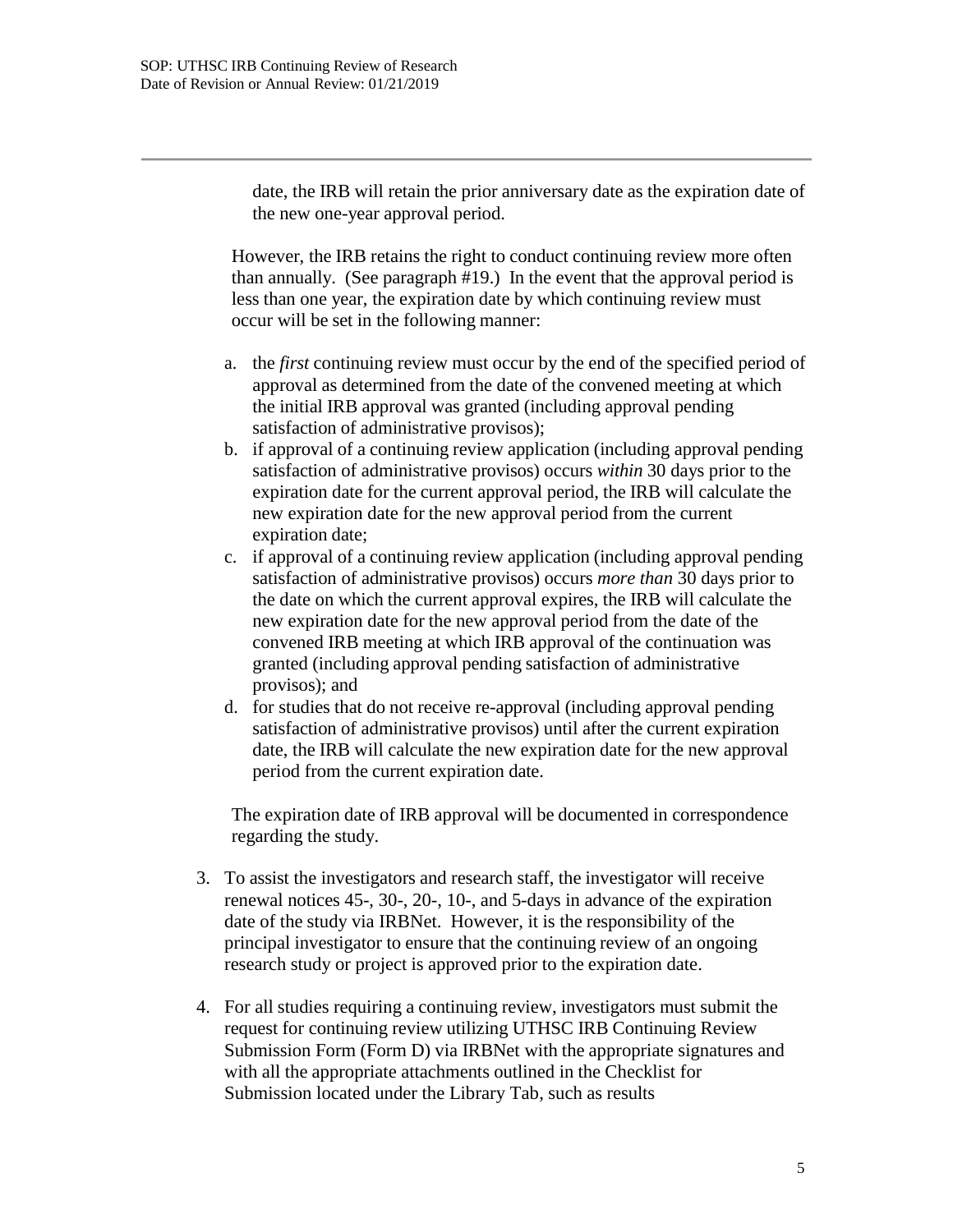from the research that have not been previously reported, informed consent forms, and other supporting documents.

Investigators may wish to revise or amend their approved protocols at the time of continuing review. Investigators may submit the Continuing Review Submission Form (Form D) at the same time a Change Request and Amendments (Form C) is submitted for IRB review. The UTHSC IRB shall review both submissions by either Expedited Review or Full Board Review, as appropriate, in accord with applicable federal regulations and policies.

5. At the time of initial IRB approval of FDA-regulated studies, DHHSregulated studies approved or approved pending response to administrative provisos prior to 01/21/2019, and DHHS-regulated Full Board studies approved or approved pending response to administrative provisos on or after 01/21/2019, the letter of the UTHSC IRB to the principal investigator will include the date on which approval of the study will expire and state that it is the responsibility of the principal investigator to initiate the request for continuation regardless of the time for which the activity has been approved by the sponsoring agency. It will also be explained that, if there is a failure to obtain re-approval prior to the expiration date of the preceding approval period, all research activity must cease until re-approval is established, unless the investigator obtains prior written approval from the IRB.

At the time of initial IRB approval of DHHS-regulated expedited studies approved or approved pending response to administrative provisos on or after 01/21/2019, the letter of the UTHSC IRB to the principal investigator will include the date on which the study was approved, but will not contain an expiration date. Rather, the investigator will receive an annual reminder notice to submit revision requests, unanticipated problem reports, communications from the study sponsor, etc., and a study closure request to the IRB. Similarly, for DHHS-regulated Full Board studies that have reached the point that continuing review is no longer required as determined by the IRB under the revised Common Rule, the investigator will receive an annual reminder notice to submit revision requests, unanticipated problem reports, communications from the study sponsor, etc., and a study closure request to the IRB. Further, as with any other IRB-approved study, the IRB may perform random or for-cause audits at any time.

6. Continuation approval cannot be expedited unless the initial approval of the study satisfied criteria for expedited review under categories (1) to (7), except in limited circumstances described in expedited review categories (8) and (9) at 63 FR 60364-60367, November 9, 1998. Please note that categories (8) and (9) can only be used for studies that fall under the FDA IRB regulations and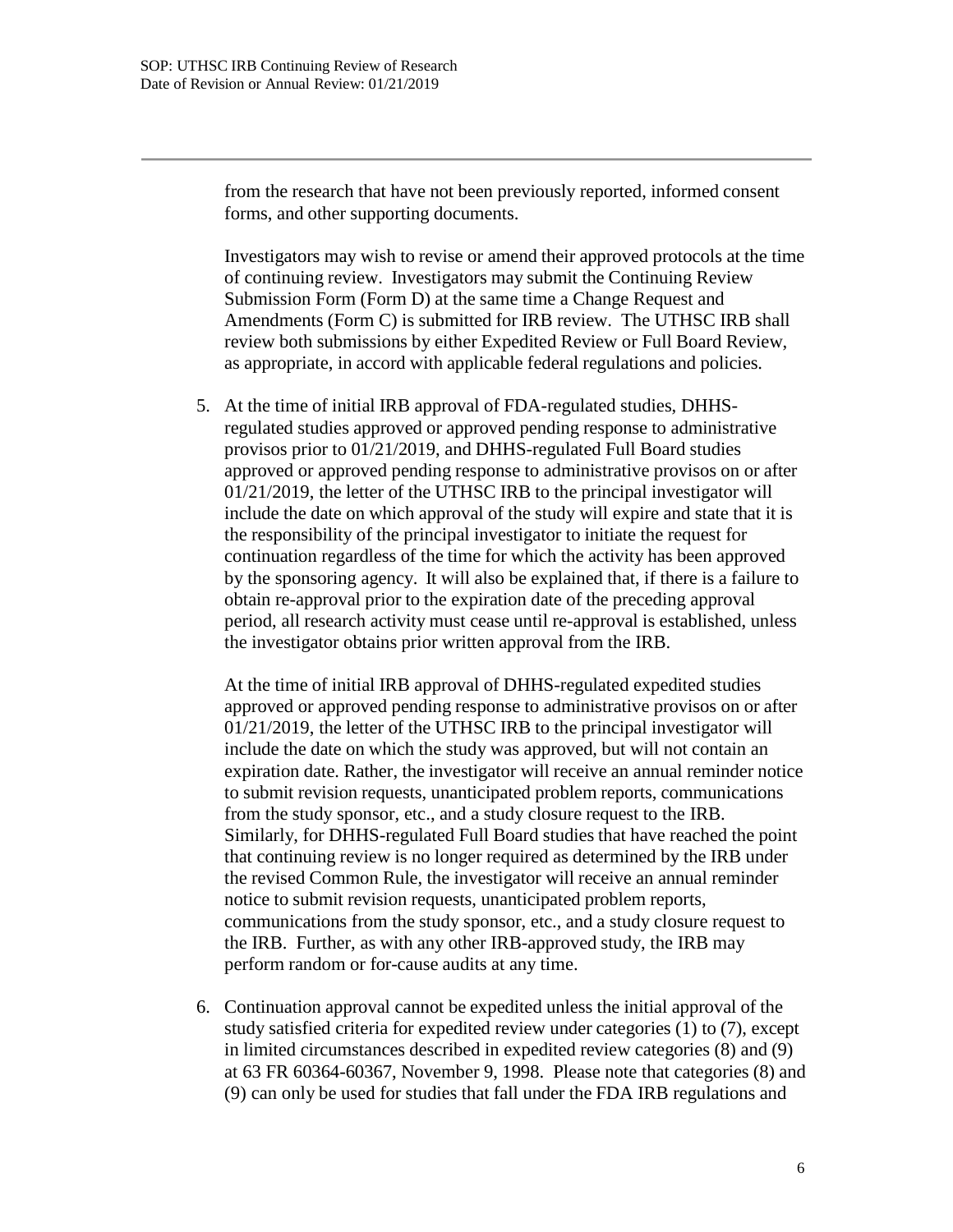studies approved or approved with provisos before 01/21/2019. It is also possible that research activities that previously qualified for expedited review will have changed such that expedited review is no longer permitted for continuation approval.

Under Category (8), an expedited review procedure may be used for the continuing review of research previously approved by the IRB at a convened meeting as follows:

- (a) Where (i) the research is permanently closed to the enrollment of new subjects; (ii) all subjects have completed all research-related interventions; and (iii) the research remains active only for long-term follow-up of subjects; or
- (b) Where no subjects have been enrolled and no additional risks have been identified; or
- (c) Where the remaining research activities are limited to data analysis.

Under Category (9), an expedited review procedure may be used for the continuing review of research previously approved by the IRB at a convened meeting that meets the following conditions:

- The research is not conducted under an investigational new drug application (IND) or investigational device exemption (IDE);
- Expedited review categories (2) through (8) do not apply to the research;
- The IRB has determined and documented at a convened IRB meeting that the research involves no greater than minimal risk to the subjects; and
- No additional risks of the research have been identified.
- 7. Upon receipt of the UTHSC IRB (Form D): Continuing Review Submission Form, the IRB Administrator will review the submission for completeness and determine whether the application qualifies for expedited review or should be reviewed by the IRB at a convened meeting. As part of this preliminary review, the IRB Director or designee may perform the following functions, among others:
	- Confirm that all documents required by the IRB have been submitted by the investigator;
	- Assess whether the information and documents submitted by the investigator match the current IRB-approved informed consent document;
	- Aid the IRB in identifying important issues and concerns that the IRB may wish to consider:
	- Provide technical assistance and guidance to the IRB at convened meetings and to the IRB chair (or designated IRB member(s)) during an expedited review process.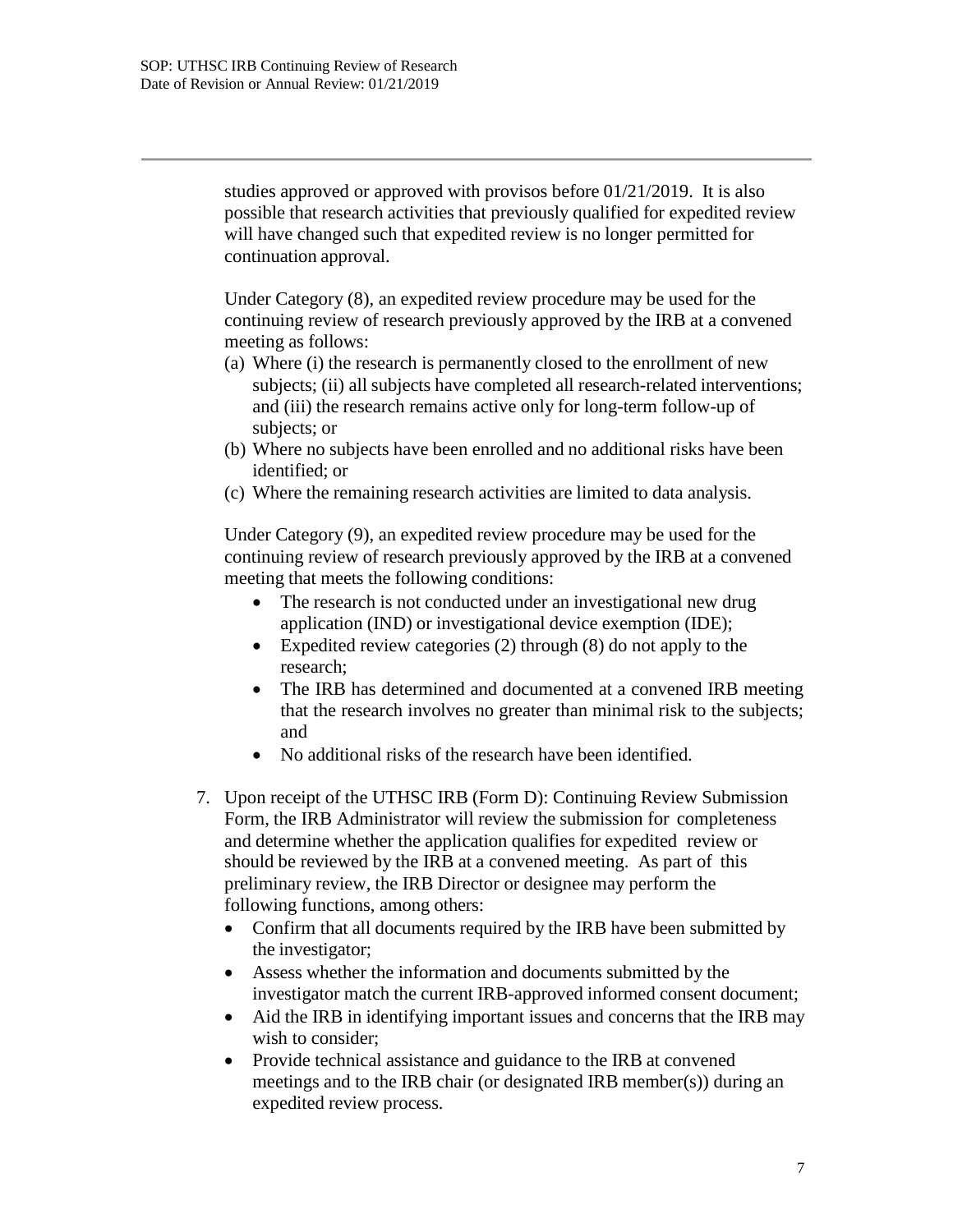- 8. Except when an expedited review procedure is used, the IRB will review continuation applications at convened meetings at which a majority of the members of the IRB section are present, including at least one member whose primary concerns are in a nonscientific area. In order for research undergoing continuing review to be approved by the IRB at a convened meeting, it will receive the approval of a majority of those members present at the meeting. All members voting on a continuation application must be free of conflicts of interest, and any member having a conflict of interest shall disqualify himself/herself from a given review. IRB members who are listed as key project personnel on the application or have a conflict of interest will recuse themselves from the deliberation and voting. For more information on conflicts of interest, see SOP: UTHSC IRB Conflicts of Interest. Should the quorum fail during the meeting, the IRB will not take further actions or votes for research projects undergoing continuing review unless the quorum can be restored.
- 9. Upon receipt of the complete continuing review form and appropriate attachments, the IRB Administrator will place the submission on an IRB agenda at least 3 weeks prior to the meeting date, unless it is determined that the submission requires review at an earlier scheduled meeting.
- 10. The renewal application is finalized on the agenda and becomes available to all board members, including pre-review recommendations and PI Response Form prior to the meeting.
- 11. At the meeting, the primary reviewer will present a synopsis of the progress of the research, any significant issues and his/her recommendation to the convened IRB.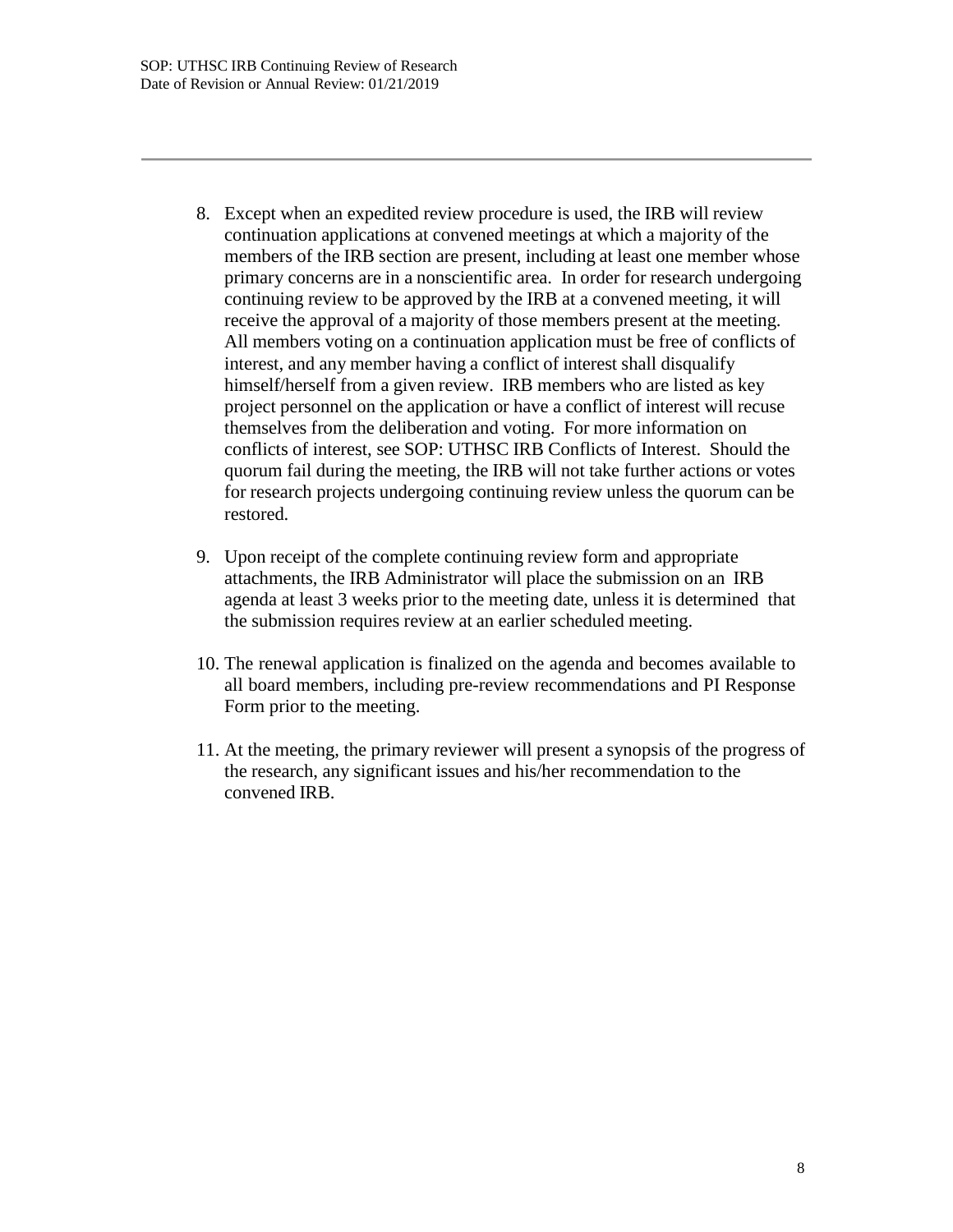- 12. In conducting continuing review of research not eligible for expedited review, all IRB members will have access via IRBNet to a protocol summary and a status report on the progress of the research that includes the following:
	- a. the number of subjects accrued;
	- b. a summary of any unanticipated problems and available information regarding adverse events (such a summary may be a simple statement that there have been no unanticipated problems and that adverse events have occurred at the expected frequency and level of severity as documented in the research protocol, the informed consent document, and any investigator brochure);
	- c. a summary of any withdrawal of subjects from the research since the last IRB review, and the reasons for withdrawal, if known;
	- d. a summary of any complaints about the research from subjects or others since the last IRB review;
	- e. a summary of any recent literature that may be relevant to the research;
	- f. a summary of any amendments to the research since the last IRB review
	- g. any relevant multicenter trial reports;
	- h. any new and relevant information, published or unpublished, since the last IRB review, especially information about risks associated with the research;
	- i. any changes in the investigator's situation or qualifications and any changes in institutional commitments; and
	- j. a copy of the current consent document.
- 13. All members will have access via IRBNet to:
	- a. the Form D application and any attachments to the Form D;
	- b. a copy of the latest version of the IRB-approved protocol and informed consent documents;
	- c. any proposed modifications to the informed consent document or protocol;
	- d. for FDA-regulated research, the current Investigator's Brochure, if available, including modifications; and
	- e. any significant information related to subject risk, such as the reports of the DSMB or DMC monitoring the research, if available.
- 14. During the review, any of the following considerations may be examined:
	- a. Current status of the study with respect to whether enrollment remains open, the research remains active only for follow-up of current subjects, or remaining research activities are limited to data analysis;
	- b. The continuing review form and supporting documentation, including the current consent form;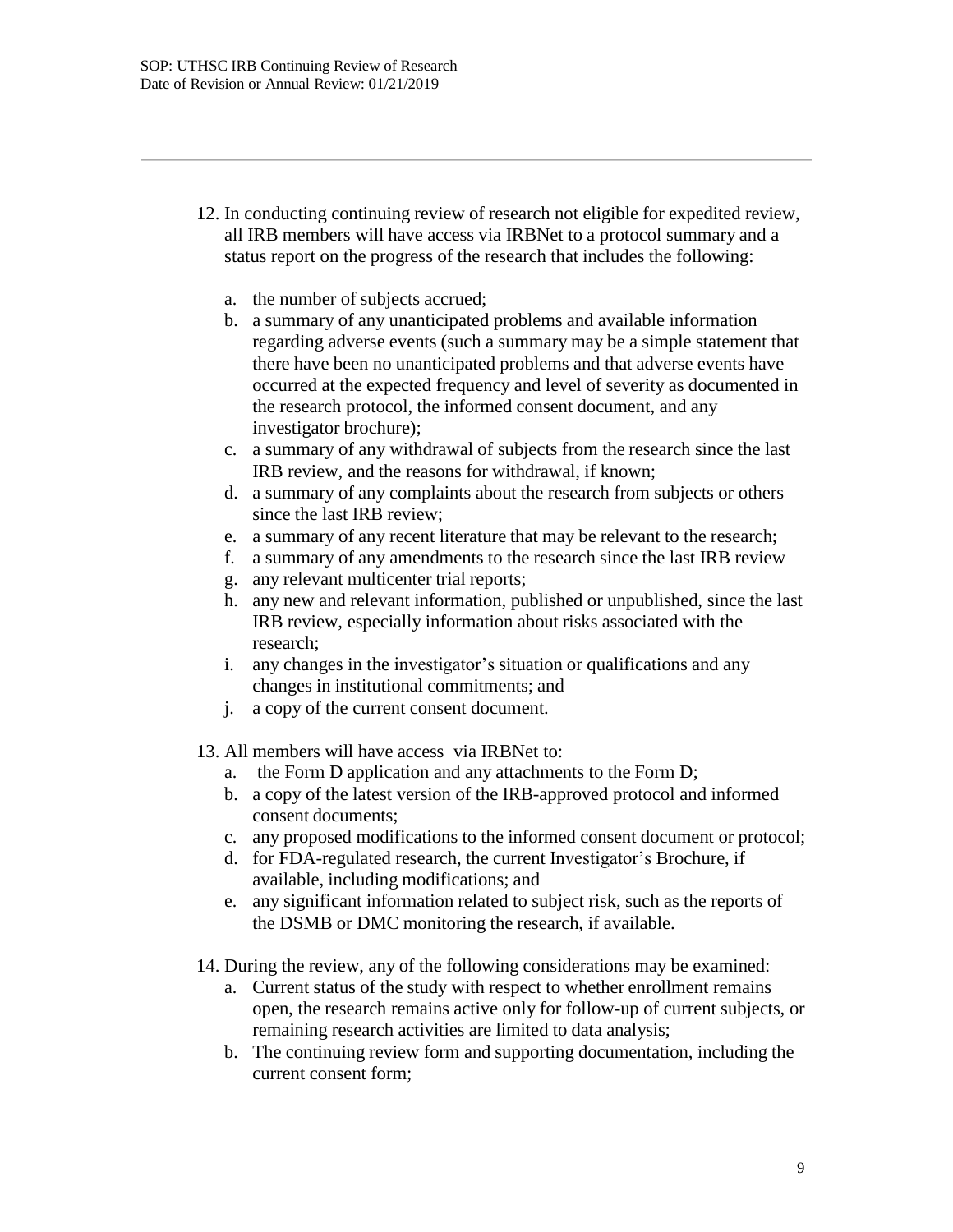- c. Changes in the risk / benefit assessment based on factors such as:
	- i. Amendments or modifications in the research since the last review;
	- ii. Recent reports in the literature relevant to the conduct of the research;
	- iii. Summary of adverse events or other unanticipated problems involving risks to subjects or others;
	- iv. Safety reports;
	- v. Changes in the Investigator's Brochure; and
	- vi. DSMB reports or reports from a similar monitoring body;
- d. Consideration of protocol violations and /or deviations;
- e. Incidences of investigator non-compliance;
- f. Any complaints received from subjects;
- g. Reports from employees, staff and faculty regarding problems with the study;
- h. Management of protocols with lapsed approval;
- i. IRB audit reports;
- j. FDA or sponsor audits since last report;
- k. Consideration of whether the monitoring plan remains adequate for the risk;
- l. New conflict of interest information;
- m. Evaluation of the current consent form in terms of accuracy and completeness, changes in the risk-benefit ratio, and the availability of new information that may affect the willingness of subjects to continue participation; and
- n. Assessment of the continuing review period based on the materials presented at continuing review. The IRB will determine the continuing review period at the time of each continuing review.
- 15. UTHSC IRB may require verification from sources other than the investigator that no material changes have occurred in the research since the previous IRB review. Studies for which verification is required include, but are not limited to, the following:
	- a. Randomly selected projects;
	- b. Complex projects involving unusual levels or types of risk to subjects;
	- c. Projects conducted by investigators who have previously failed to comply with the requirements of the HHS or FDA regulations or the requirements or determinations of the IRB; or
	- d. Studies where concern about possible material changes occurring without IRB approval have been raised based on information provided from other sources, such as audits or reports from research staff.
- 16. The IRB shall make a determination of the approval period, as well as the need for additional supervision or oversight on a project-by-project basis and will use the same criteria used for the initial approval of research as specified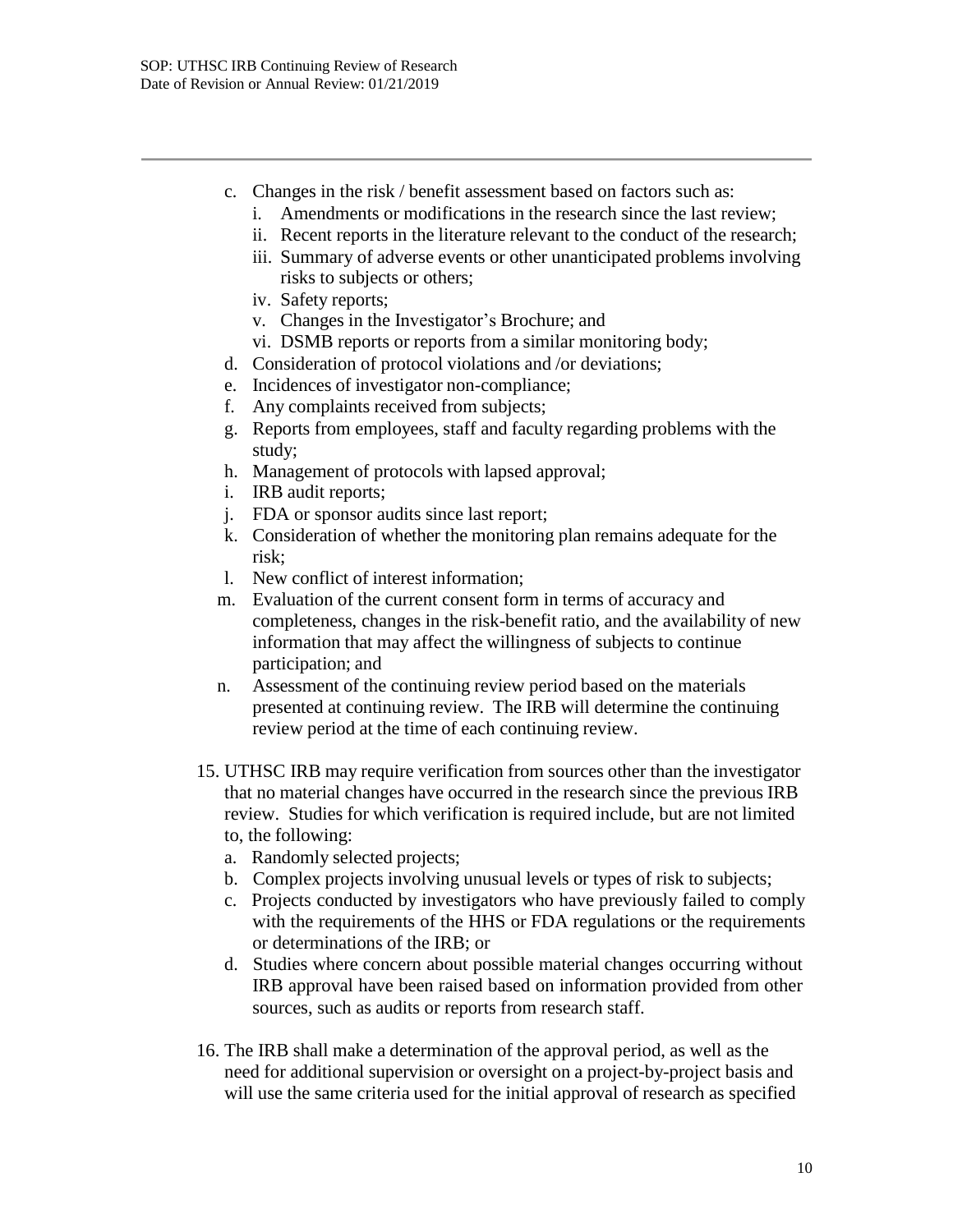at 45 CFR 46.111 and 21 CFR 56.111. The IRB will take into consideration the following factors when deciding on an appropriate interval for continuing review:

- a. the nature of and risks posed by the clinical investigation;
- b. the degree of uncertainty regarding the risks involved;
- c. the vulnerability of the subject population;
- d. the experience of the clinical investigator in conducting clinical research;
- e. the IRB's previous history with the investigator and/or sponsor;
- f. the project's rate of enrollment; and
- g. whether the study involves novel therapies.

In addition to specifying a time interval for determining an approval period, the IRB also may specify a subject enrollment number as a threshold for determining when continuing review is to occur. Also, the IRB will consider whether the current frequency of continuing review is appropriate or should be adjusted.

- 17. Based on its review of the information submitted at continuing review, the IRB will vote separately on each continuation application and take one of the following actions:
	- a. Approve the protocol for continuation without any provisos;
	- b. Approve the protocol with provisos;
	- c. Defer approval of the protocol pending resolution of substantive conditions requiring further review by the convened IRB; or
	- d. Disapprove the research study.

Approval with provisos will only occur when the convened IRB stipulates specific revisions requiring simple concurrence by the investigator. The investigator must respond to the provisos specified by the convened IRB within 30 days of the IRB meeting. If the investigator misses such a deadline, the IRB will consider the study/project inactive and reactivation may require re-submission of the original application for review by the convened IRB. The IRB Chair, Director, other qualified IRB administrative staff person, or other designated senior IRB member will review the responsive materials from the investigator required by the IRB, and determine whether the provisos stipulated by the IRB have been satisfied.

Deferral of approval pending satisfaction of full board conditions will apply to applications for which the IRB requires the investigator to address substantive issues raised in the IRB deliberations. In the latter case, subsequent review and approval by the convened IRB is required.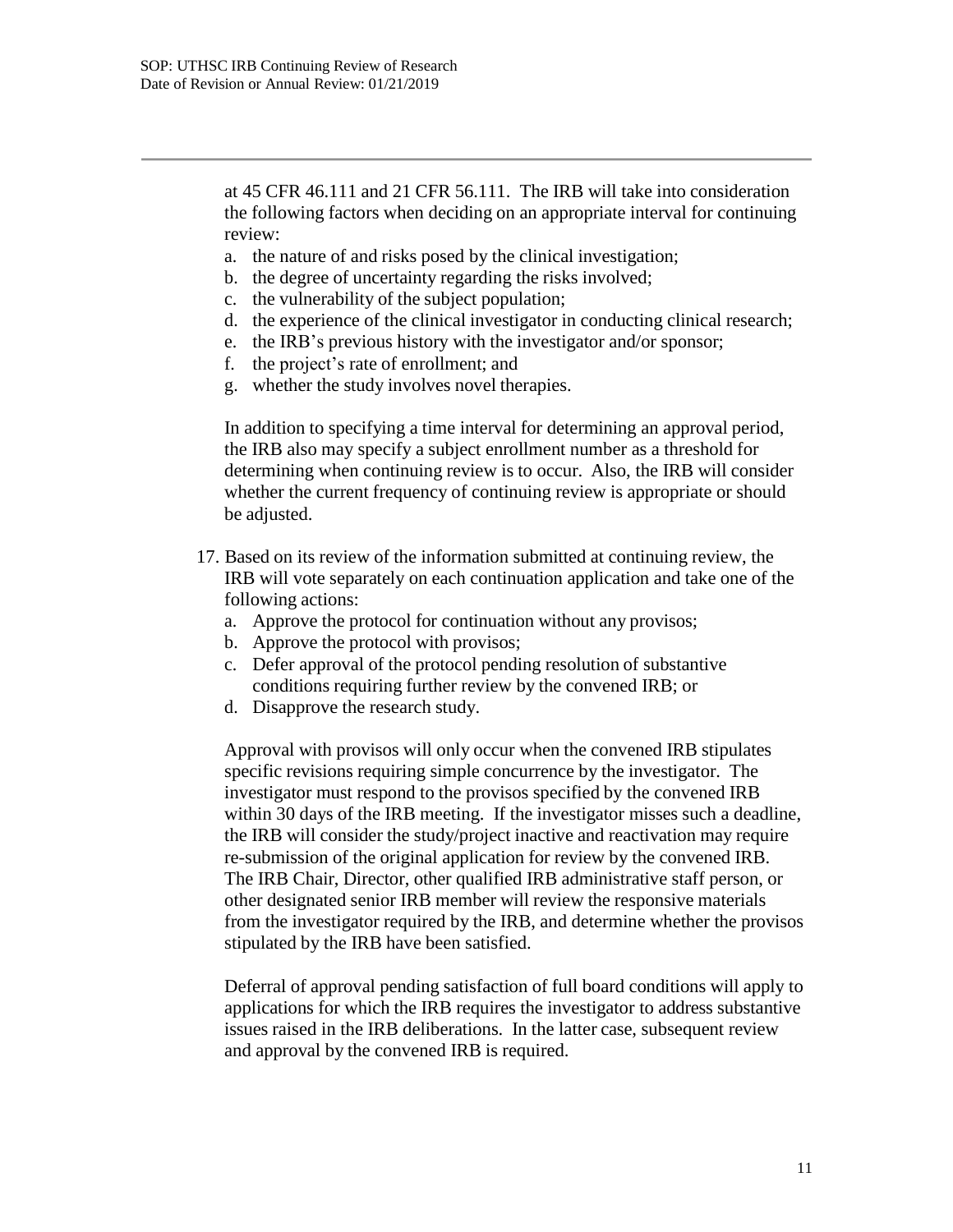- 18. When reviewing research under an expedited review procedure, the IRB Chairman or designated IRB member should receive and review all relevant documents as specified in #15, #16 and #17. Documentation of the results of continuing reviews conducted under an expedited review procedure must include in the reviewer's form and the letter to the applicant (a) the specific permissible categories per 63 FR 60364-60367 justifying the expedited review; and (b) documentation of the review and action taken by an IRB Chairman or designee.
- 19. When continuing review is conducted annually under an expedited review procedure, the expiration date (anniversary date) by which continuing review must occur will be set in the following manner:
	- a. the *first* continuing review must occur no more than one year after the date on which the chair or other senior reviewer granted initial IRB approval (including approval pending satisfaction of administrative provisos);
	- b. if approval of a continuing review application by the chair or other senior reviewer (including approval pending satisfaction of administrative provisos) occurs *within* 30 days prior to the anniversary date on which the current approval expires, the IRB will retain that anniversary date as the expiration date for the subsequent one-year approval period;
	- c. if approval of a continuing review application by the chair or other senior reviewer (including approval pending satisfaction of administrative provisos) occurs *more than* 30 days prior to the anniversary date on which the current approval expires, then the subsequent continuing review must occur no more than one year after the date on which the chair or other senior reviewer granted IRB approval of the continuation (including approval pending satisfaction of administrative provisos); and
	- d. for studies that do not receive re-approval (including approval pending satisfaction of administrative provisos) until after the current expiration date, the IRB will retain the anniversary of the prior expiration date as the expiration date for the new one-year approval period.

However, the IRB retains the right to conduct continuing review more often than annually. (See paragraph #19.) In the event that the approval period is less than one year, the expiration date by which continuing review must occur will be set in the following manner:

- a. the *first* continuing review must occur by the end of the specified period of approval as determined from the date on which the chair or other senior reviewer granted initial IRB approval (including approval pending satisfaction of administrative provisos);
- b. if approval of a continuing review application (including approval pending satisfaction of administrative provisos) occurs *within* 30 days prior to the expiration date for the current approval period, the IRB will calculate the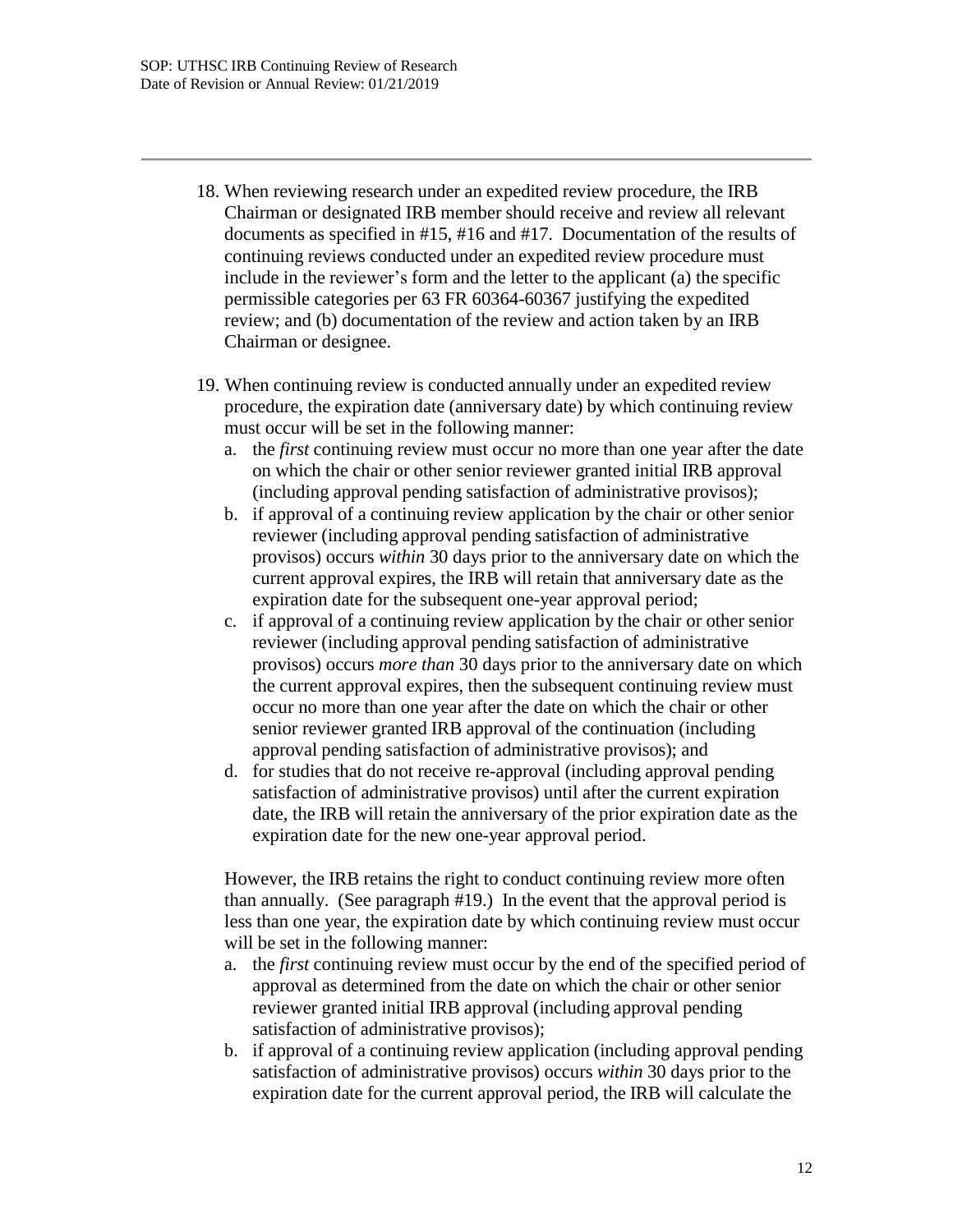new expiration date for the new approval period from the current expiration date;

- c. if approval of a continuing review application (including approval pending satisfaction of administrative provisos) occurs *more than* 30 days prior to the date on which the current approval expires, then the IRB will calculate the new expiration date for the new approval period from the date on which the chair or other senior reviewer granted IRB approval of the continuation (including approval pending satisfaction of administrative provisos); and
- d. for studies that do not receive re-approval (including approval pending satisfaction of administrative provisos) until after the current expiration date, the IRB will calculate the new expiration date for the new approval period from the current expiration date.

The expiration date of IRB approval will be documented in correspondence regarding the study.

- 20. Upon re-approval, the IRB correspondence will include the new approval period (dates), the time for submission of the next continuing review, and any conditions of re-approval.
- 21. If the IRB has not reviewed and approved a research project by the end of the approval period specified by the IRB, the study will be considered in noncompliance and the IRB approval will automatically expire.
	- a. All research activities must stop, including recruitment of subjects, enrollment of new subjects, consent, interventions, interactions, data collection, and data analysis.
	- b. Continuation of research interventions or interactions in previously enrolled subjects should only continue when the IRB finds it is in the best interests of the individual subjects to do so.
	- c. A request to continue research interventions or interactions with previously accrued subjects after the expiration date must be submitted in writing to the IRB, and it must include a list of the affected subjects and an explanation of why it is in their best interests to continue participation in the research interventions or activities. Further, the IRB Chair will determine what and how data collected during the lapse may be used. The principal investigator will be advised in writing if the request is approved.
	- d. The investigator will be notified of expiration of approval
	- e. With respect to expiration of IRB approval due to a failure to submit materials to the IRB prior to the expiration date, such expiration does not need to be reported to the appropriate federal agency head as a suspension of IRB approval. However, if the IRB notes a pattern of non-compliance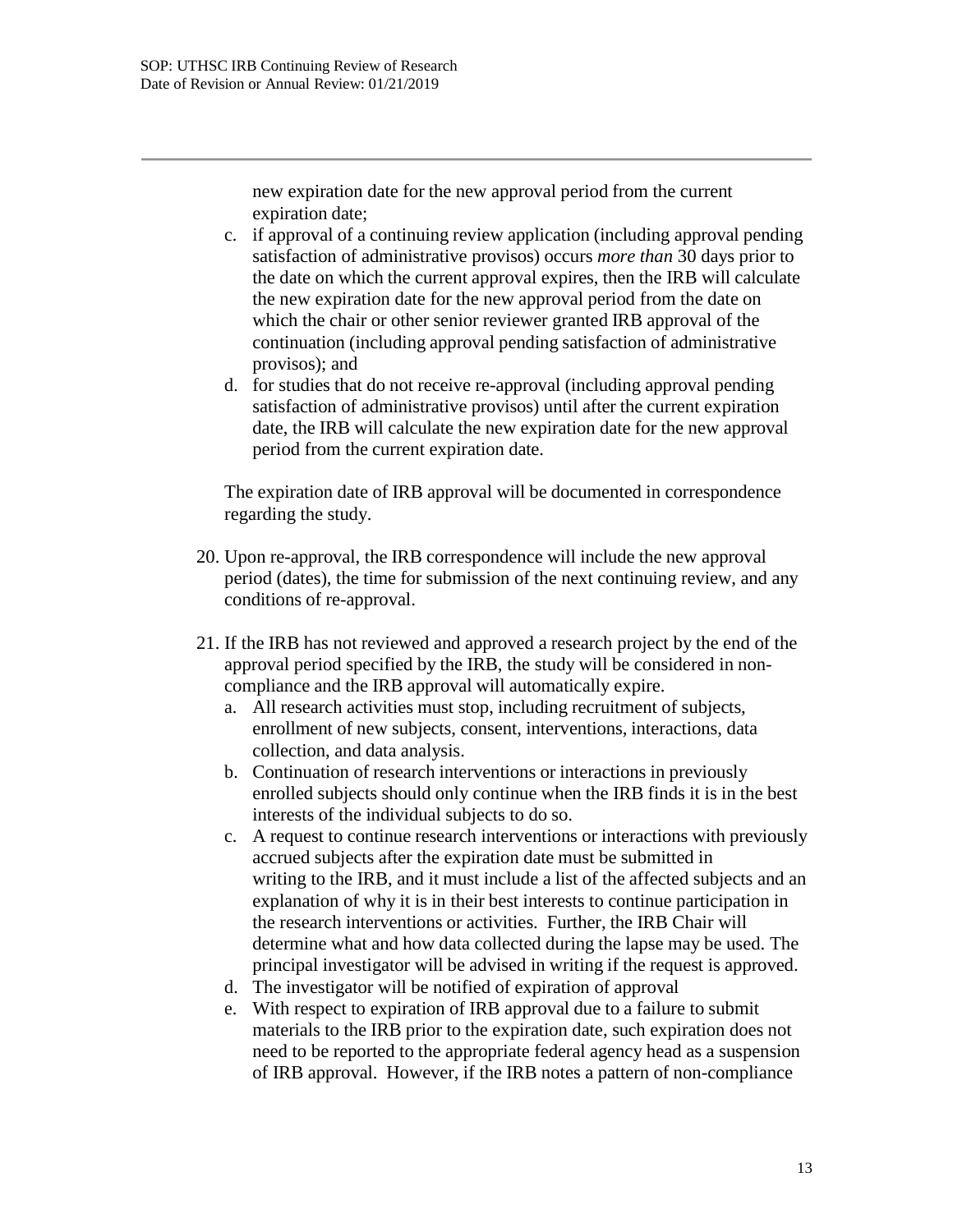with the requirements for continuing review, the IRB will determine the reasons for the non-compliance and take appropriate corrective actions.

- f. If the study is federally funded, suspension or termination of a protocol for reasons other than (e) will be reported to the appropriate federal agency head.
- g. The IRB will document why the lapse in approval occurred and identify any steps that need to be taken to prevent future lapses in approval.
- 22. Written correspondence concerning any suspension or termination of IRB approval shall include a statement of the reason(s) for the IRB's action and shall be reported promptly to the investigator, appropriate institutional officials, the sponsor and the appropriate federal agency department head within 48 hours.
- 23. A copy of all correspondence concerning continuing review will be kept in the IRB files for the study.
- 24. For full board continuations, the IRB meeting minutes will document the following:
	- a. Separate deliberations, actions, and votes for each protocol undergoing continuing review;
	- b. The vote on all IRB actions including the number of members voting for, against, and abstaining, recorded in a manner that documents the continued existence of a quorum, with the votes recorded using the following format: Total = 15, Vote: For-14, Opposed-0, Abstained-1;
	- c. Conditions of approval or reasons for deferral for each action taken by the IRB.
- 25. For full board continuations, pre-review recommendations for changes in renewal applications provided to the investigator prior to the meeting will be placed on the electronic meeting agenda and sent electronically to Board members before the Board meeting each applicable week when the agenda is finalized.
- 26. For continuations reviewed under an expedited review procedure, the satisfaction by the investigator of conditions for IRB approval, including the date when an IRB Chair, or other qualified IRB administrative staff determines that all conditions of IRB approval have